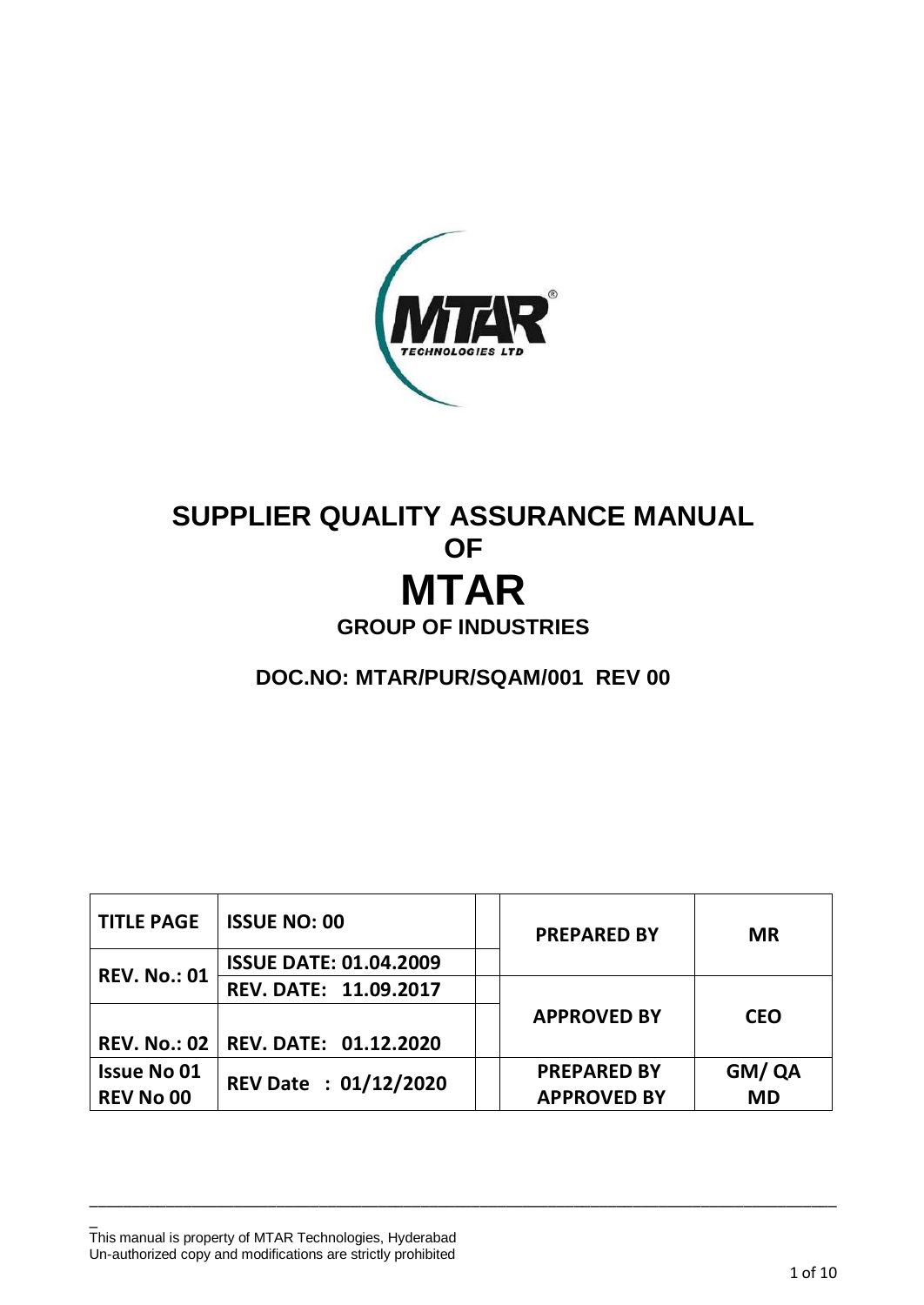

### **SUPPLIER QUALITY ASSURANCE MANUAL**

#### **INDEX**

| S.NO                    | <b>SECTION</b> | <b>CONTENT</b>                                   |  |
|-------------------------|----------------|--------------------------------------------------|--|
| 1                       | SQAM/00        | About the company                                |  |
| $\overline{2}$          | <b>SQAM/01</b> | <b>Introduction</b>                              |  |
| $\overline{\mathbf{3}}$ | <b>SQAM/02</b> | <b>New product development</b>                   |  |
| $\overline{\mathbf{4}}$ | <b>SQAM/03</b> | Initial sample approvals                         |  |
| 5                       | SQAM/04        | <b>Configuration management control</b>          |  |
| $6\phantom{1}$          | <b>SQAM/05</b> | <b>Change control process</b>                    |  |
| $\overline{7}$          | <b>SQAM/06</b> | <b>Handling of NC products</b>                   |  |
| 8                       | <b>SQAM/07</b> | <b>Complaints handling process</b>               |  |
| 9                       | <b>SQAM/08</b> | Special process approval                         |  |
| 10                      | SQAM/09        | <b>Process and material traceability</b>         |  |
| 11                      | SQAM/10        | <b>Records control</b>                           |  |
| 12                      | <b>SQAM/11</b> | <b>Quality system requirements</b>               |  |
| 13                      | <b>SQAM/12</b> | <b>Supplier audits</b>                           |  |
| 14                      | <b>SQAM/13</b> | <b>Clarifications on SQAM</b>                    |  |
| 15                      | SQAM/14        | <b>Ethical practices</b>                         |  |
| 16                      | <b>SQAM/15</b> | <b>PRODUCT Safety</b>                            |  |
| 17                      | SQAM/16        | <b>Prevention of Counterfeit parts</b>           |  |
| 18                      | <b>SQAM/17</b> | <b>Hazardous Materials</b>                       |  |
| 19                      | <b>SQAM/18</b> | <b>Confidentiality and Non-Disclosure clause</b> |  |

#### **ANNEXURE I FORMATS**

| S.NO         | <b>Format Number</b> | <b>Format Name</b>                          | <b>Referred in</b> |
|--------------|----------------------|---------------------------------------------|--------------------|
|              | SQAM/FRM/001         | <b>Control plan</b>                         | <b>SQAM/01</b>     |
| $\mathbf{2}$ | SQAM/FRM/002         | <b>Configuration matrix</b>                 | SQAM/04            |
| 3            | SQAM/FRM/003         | Supplier engineering change<br>request note | SQAM/05            |
| 4            | SQAM/FRM/004         | <b>Re-work and NC notification form</b>     | SQAM/06            |
| 5            | <b>SQAM/FRM/005</b>  | <b>Corrective action report</b>             | SQAM/07            |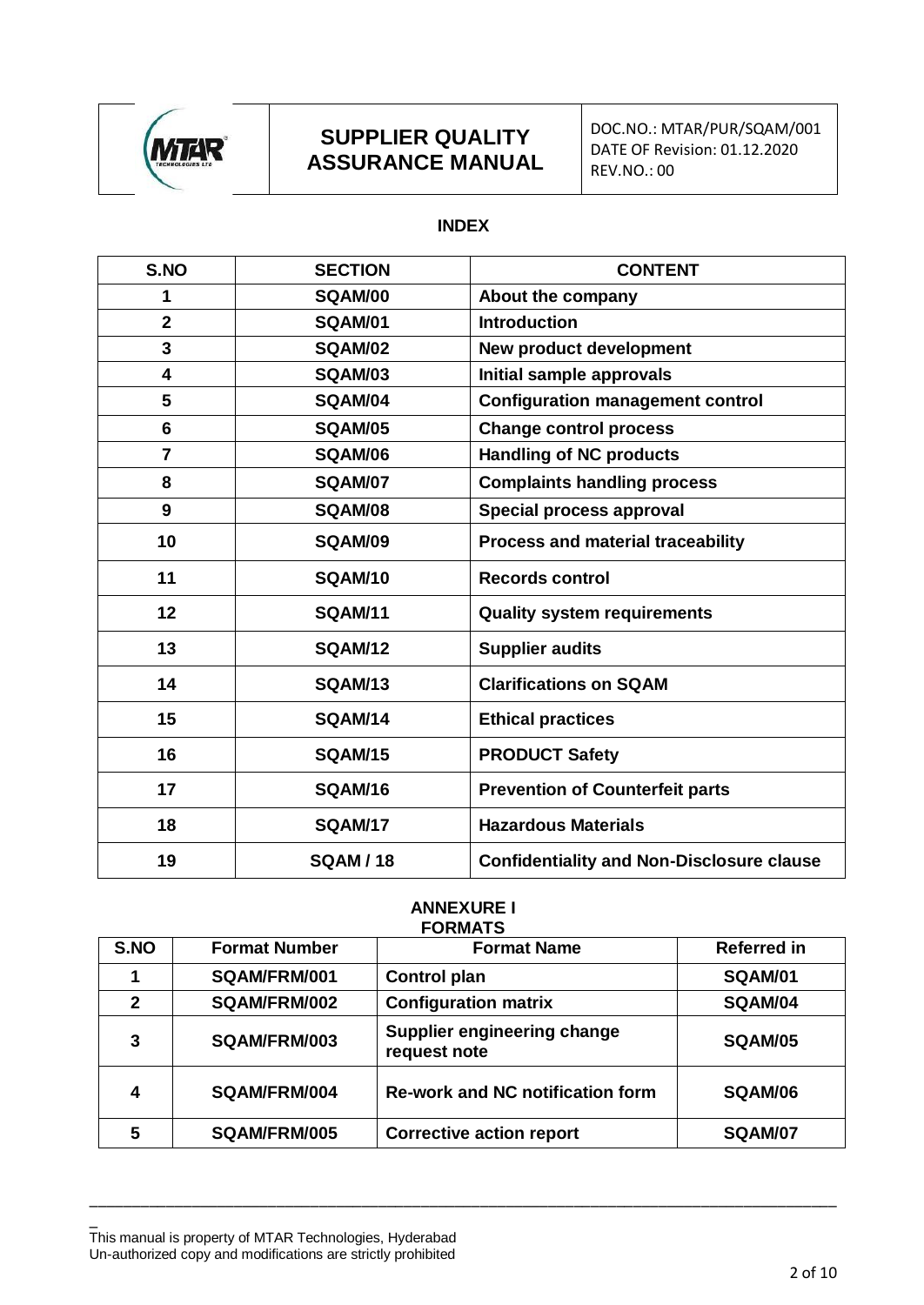

## **SUPPLIER QUALITY ASSURANCE MANUAL DOC. NO./MTAR/SQAM/00**

### **ABOUT THE COMPANY** REV.NO.: 0 **0**

MTAR Technologies Pvt. Ltd. was established in 1970 as a small-scale industry and has grown into an important institution in the country catering to:

- Multinational companies in Aviation.
- Dept. of Space.
- Indian Defence Programme.
- Dept. of Atomic Energy.
- Energy and Oil field sectors

It has 4 major manufacturing units located within 4 Kms around the Balanagar area of Hyderabad. MTAR has also established an exclusive Surface treatment, Heat treatment and Electroplating shop catering to in house and customer needs.

Starting from critical components, sub-assemblies and assemblies, MTAR and its sister concerns have undertaken the most challenging jobs in the manufacturing, testing and supply of components to organizations of national importance like NPCIL, ISRO, DRDO, ONGC, GTRE, IGCAR etc., and thus, helping the nation to build its infrastructure.

MTAR indigenized many critical components and sub systems for Aerospace, Atomic Energy, Defense, Oil exploration in the country. Some of the prestigious jobs undertaken and delivered successfully are

- a) Fuelling Machine Columns, Bridge and Carriage assemblies, Fuelling Machine Heads and Fuel Handling Equipments for PHWR Nuclear Reactors, Grid Plate, CSRDM & DSRDM etc. for Fast Breeder Reactors.
- b) Complete manufacture of VIKAS ENGINES, CRYOGENIC ENGINES and IPCM assemblies for PSLV and GSLV space programs of ISRO.
- c) LP Engines for DRDO.
- d) MTAR-EOU unit exports Fuel cell boxes for Energy servers designed by "Bloom Energy" of USA. These Bloom boxes contain stacked fuel cells and will convert air & natural gas into reliable and affordable electricity through a clean electrochemical process.
- e) MTAR also exports precision machined engineering components for Aviation and Oil field application.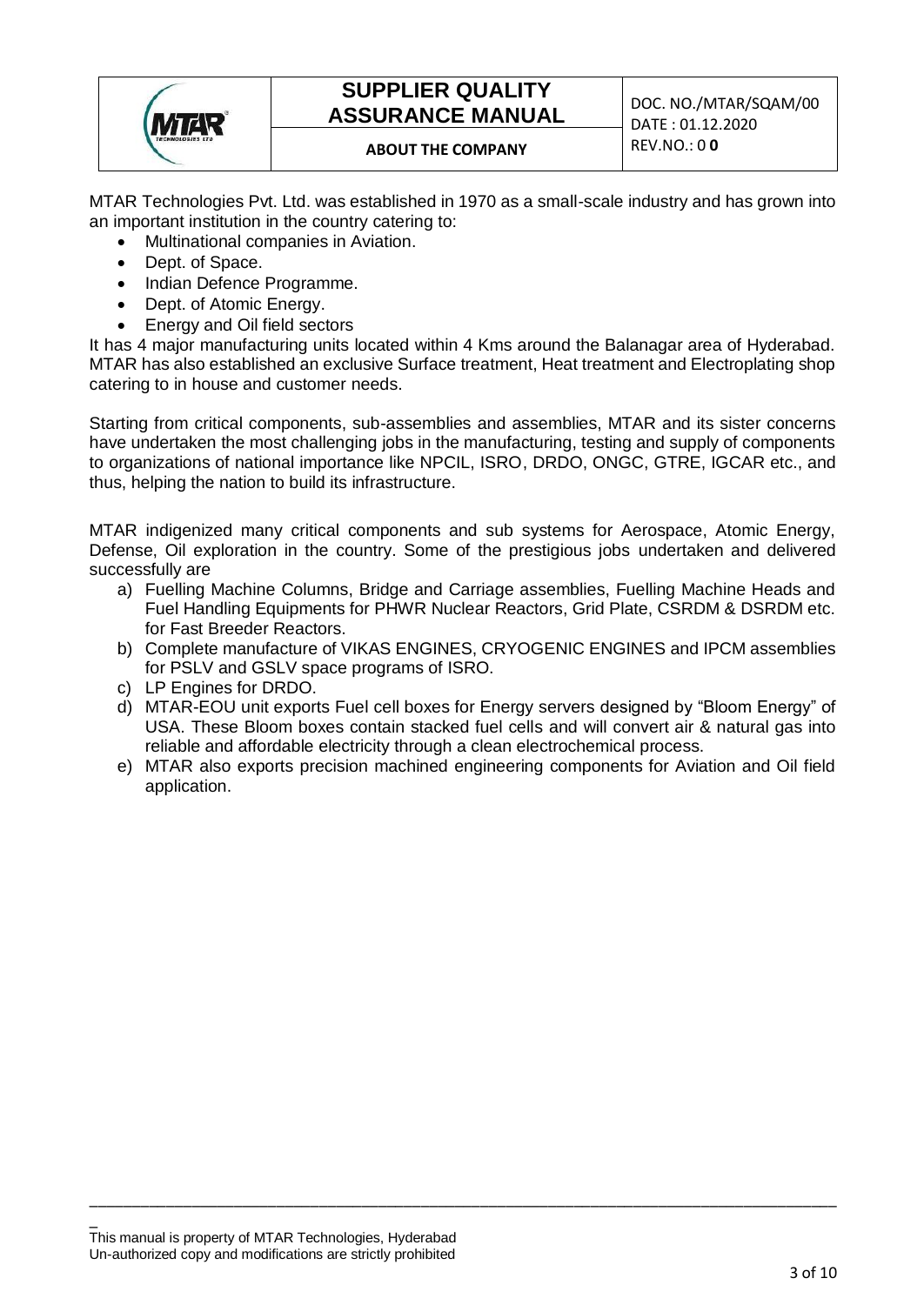

## **SUPPLIER QUALITY ASSURANCE MANUAL**

DOC. NO./MTAR/SQAM/01 DATE : 01.12.2020

## REV.NO.: 00 **1.0 INTRODUCTION TO MANUAL**

At MTAR, we clearly recognize the critical role of quality and Suppliers play in our success. We are, therefore, committed to meet our Customer expectations by pursuing continuous quality and productivity improvements. We do recognize the quality of our products and services largely dependent on our Suppliers and we believe that the Supplier as our partner in providing world-class products and services to our esteemed Customers.

MTAR expects Suppliers total dedication to quality and strict adherence to MTAR Supplier Quality requirements as our Supplier.

#### **1.1 Purpose of Supplier Quality Assurance Requirements (SQAR)**

The purpose of this SQAR manual is to promote a clear understanding of MTAR expectations and requirements for Suppliers. SQAR contains a basic quality system, which lays the foundation for an effective quality assurance system from all our Suppliers.

#### **1.2 Scope**

These standards apply to Suppliers who are supplying raw materials, bought out components, process sub-contractors to MTAR in Aerospace segment. This manual is based on the requirements of AS 9100 Rev D

#### **1.3 Concept**

Suppliers are viewed as being fully responsible for the quality of their products and must, therefore, ensure that all materials are produced in conformance to the required standards with an expectation that MTAR will receive no defective product.

#### **1.4 Supplier Involvement**

MTAR Suppliers have an obligation to establish a cross-functional team to manage the product planning process. Suppliers must expect the same performance from their subcontractors. MTAR expectations regarding planning for quality are described later in this manual.

#### **1.5 Verification of Requirements**

MTAR reserves the right to audit contracted products and applicable processes/ systems associated with those products at the Suppliers premises. MTAR also reserves the right to access its sub Suppliers to be audited for the same.

MTAR also reserves the right of inspection/audit of Supplier and their sub-Suppliers premises by our Customers and Regulators of the products supplied by MTAR for Aerospace segment.

#### **1.6 Supplier Performance Rating System**

MTAR intends to establish and maintain long-term relationships with Suppliers who are committed to continuous improvement in quality, delivery, and service. This commitment is an expectation from all Suppliers who participate in the Aerospace segment.

The MTAR Supplier Performance Rating System is a means to help communicate our expectations to the supply base as well as provide feedback on performance. Suppliers are expected to use this tool to help identify opportunities for continuous improvement in the areas of quality, cost, delivery, price, development and service.

All the Suppliers under the scope of this manual will receive the Supplier Performance score once in a quarter.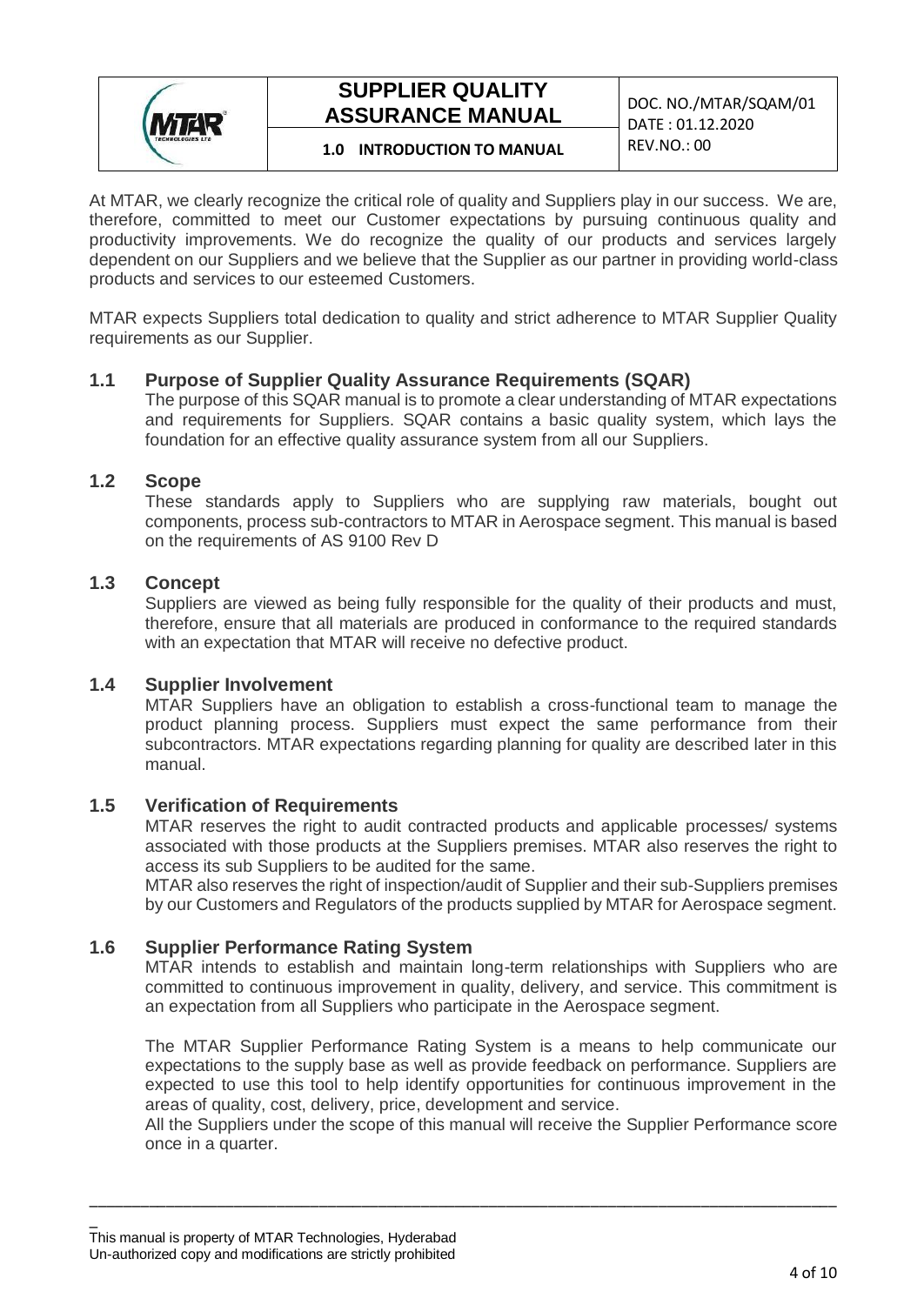

## **SUPPLIER QUALITY ASSURANCE MANUAL DOC. NO./MTAR/SQAM/02**

DATE : 01.12.2020

**2.0 NEW PRODUCT DEVELOPMENT** 

#### **2.1 Scope:**

The requirements under this section will be applicable to special grade material Suppliers, components manufactured as per the MTAR drawings and specifications and special process service Suppliers. This section is not applicable to standard grade raw material Suppliers and standard catalogue based bought out items.

#### **2.2 Introduction**

Product quality begins at development stage. Therefore, from initial product concept through production and service, the Supplier and MTAR must understand and agree on all applicable quality standards and requirements. Agreement must be reached on all critical quality characteristics, control items, MTAR approval requirements, checking fixtures, packaging requirements, and all other quality related matters.

#### **2.3 Traceability**

Material/ process/ component/ sub-assembly traceability shall be evidenced by Supplier for all the parts/process carried out and submitted to MTAR.

#### **2.4 Special tests**

If any special tests (verification and validation tests) are performed by Supplier on the request of MTAR, following shall be fulfilled with

- a) Test plans or specifications identify the product being tested and the resources being used, define test objectives and conditions, parameters to be recorded, and relevant acceptance criteria.
- b) Test procedures describe the method of operation, the performance of the test, and the recording of the results.
- c) The correct configuration standard of the product is submitted for the test.
- d) The requirements of the test plan and the test procedures are observed.
- e) The acceptance criteria are met.

#### **2.5 Packaging**

Suppliers are required to meet agreed packaging and shipping guidelines.

#### **2.6 Identification of Key Characteristics and control plans**

All suppliers shall recognize the Key Characteristics given in MTAR/ or its Customer's drawings. If no Key Characteristics are given in the drawings, then cross functional team of Supplier can identify any Key Characteristics relating to product safety, reliability, air worthiness, and fitment, critical function of product or process parameters relating to control of these product characteristics. A control plan (SQAM-FRM-001) shall be prepared and submitted along with initial submission of samples for effective control of these Key Characters in the process and product.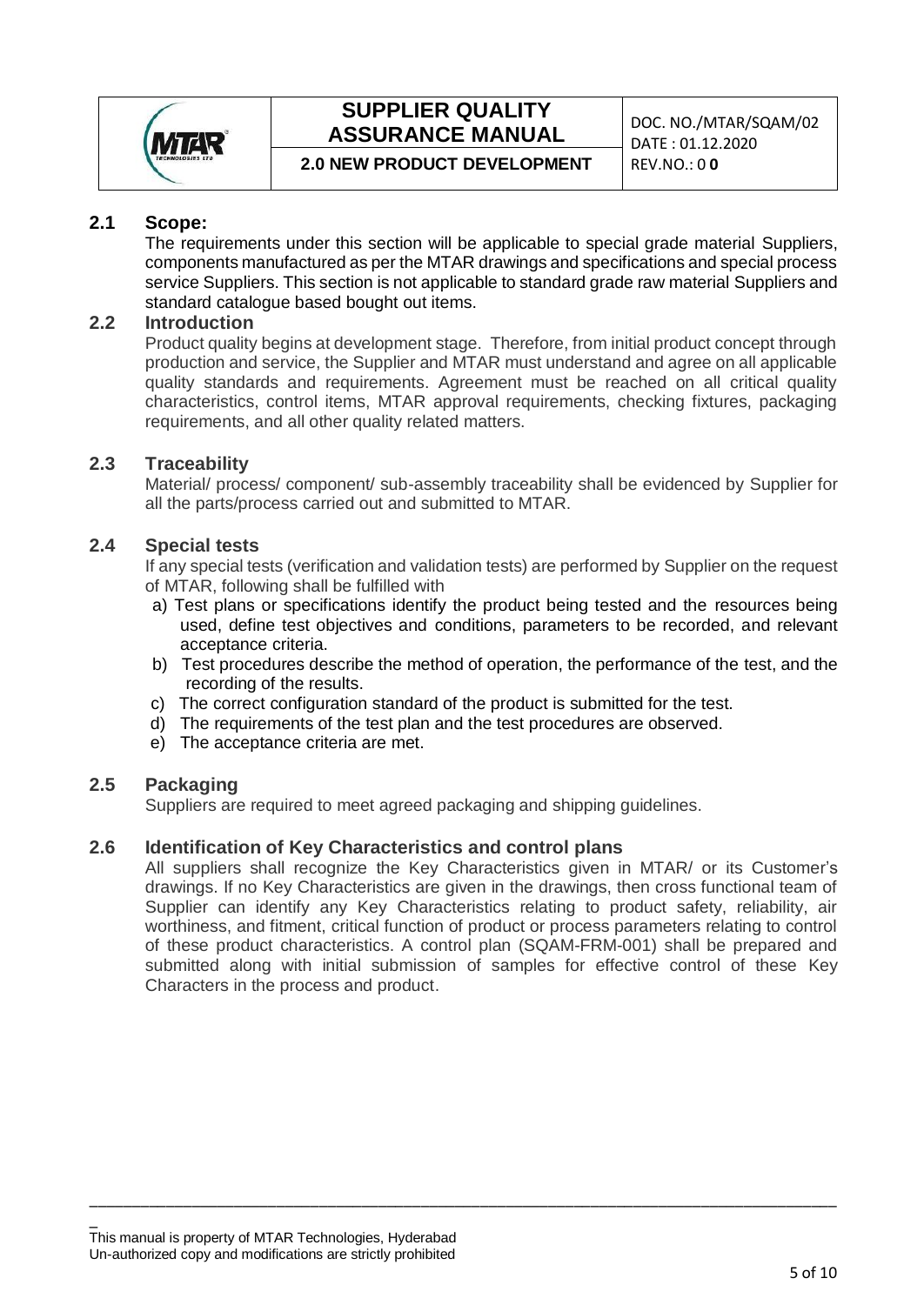

## **SUPPLIER QUALITY ASSURANCE MANUAL DOC. NO./MTAR/SQAM/03**

## **3.0 SAMPLE APPROVALS** REV.NO.: 0 **2**

#### **3.1 Scope**

The requirements under this section will be applicable to special grade material Suppliers, components manufactured as per the MTAR drawings, specifications and special process service Suppliers. This section is not applicable to standard grade raw material Suppliers and standard catalogue based bought out items.

#### **3.2 Compliance to product requirements**

Suppliers are responsible for performing the inspection, testing to lab standards and sample submission required substantiating conformance to all applicable product requirements. Suppliers are not authorized to begin production or shipment of material to MTAR prior to approval.

#### **3.3 Submission of documents**

All Suppliers who are submitting products for the first time shall submit the following documents.

- a) Process flow
- b) Sources of materials procured and material test reports
- c) Lay out inspection report
- d) Any verification and validation tests prescribed by MTAR
- e) Control plan covering all Key Characteristics
- f) Inspection methods and instruments used
- g) MTAR approved sources used for special processes

All documents shall be submitted to the Purchase and stores department of MTAR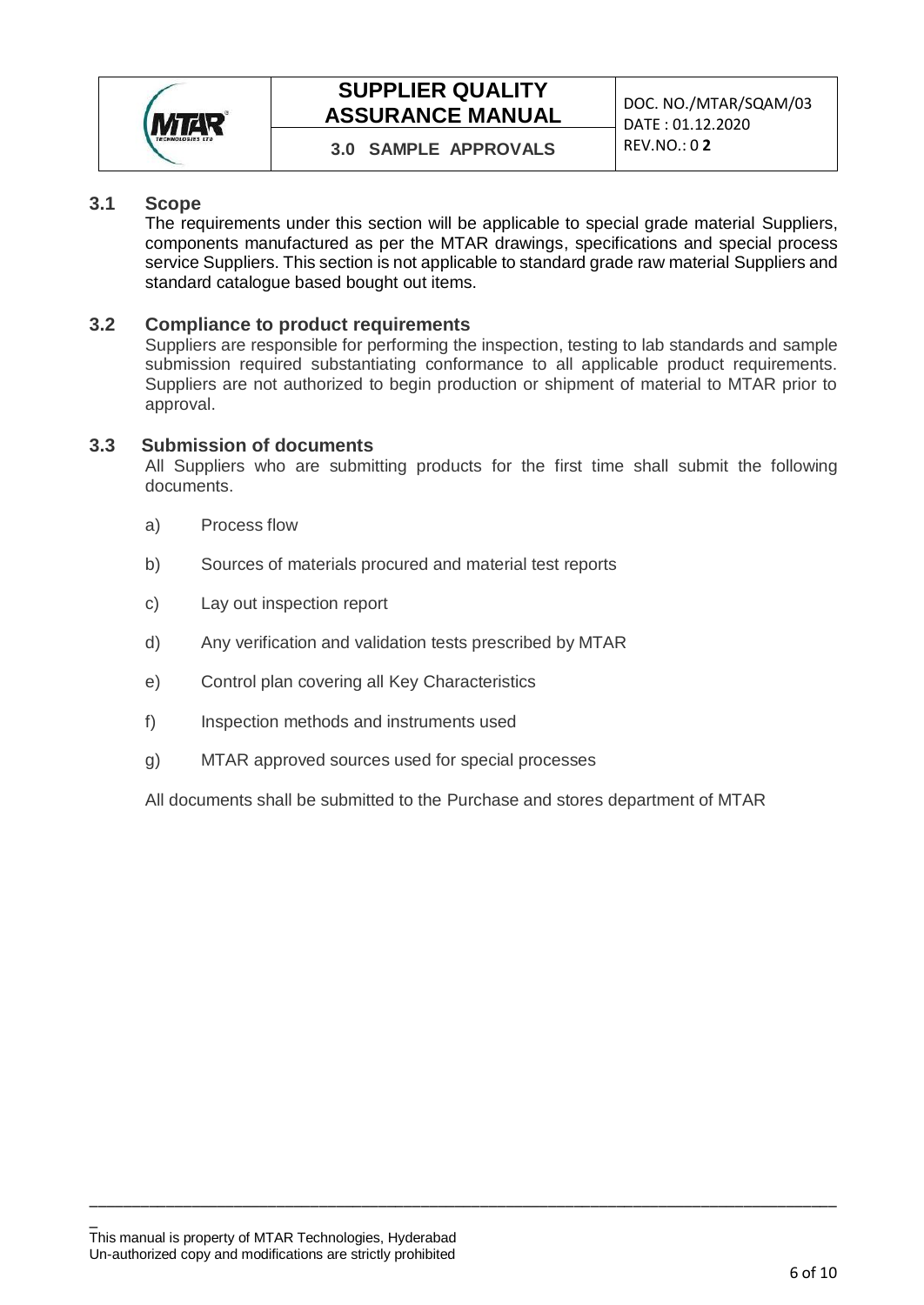

## **SUPPLIER QUALITY ASSURANCE MANUAL** DOC.NO.:MTAR/SQAM/04,05

**4.0 CONFIGURATION MANAGEMENT SYSTEM 5.0 CHANGE CONTROL PROCESS**

DATE : 01.12.2020 REV.NO.: 0 **0**

#### **4.1 Scope**

The requirements under this section will be applicable to special grade material Suppliers, components manufactured as per the MTAR drawings and specifications and special process service Suppliers. This section is not applicable to standard grade raw material Suppliers and standard catalogue based bought out items.

#### **4.2 Procedure**

All Suppliers shall control configuration level of products. MTAR encourages Suppliers to follow a configuration matrix (SQAM–FRM-002) to identify the current configuration level of parts, materials, special purpose jigs/ fixture, CNC programs used in process and special process validation approvals of MTAR.

#### **5.1 Scope**

The requirements under this section will be applicable to special grade material Suppliers, components manufactured as per the MTAR drawings and specifications and special process service Suppliers. This section is not applicable to standard grade raw material Suppliers and standard catalogue based bought out items.

#### **5.2 Change notification**

Suppliers shall intimate to MTAR on changes in process and product. Without prior approval of MTAR, changes shall be not implemented. If any such un-authorized changes are done by Suppliers, all such products with the un-authorized changes will be considered as Non-Conforming Products.

Supplier shall notify MTAR by submitting a Engineering Change Request (SQAM-FRM-003) under the following circumstances

- 1) Process change: Sequence, machines, process control parameters changes in special processes.
- 2) Material change: Source change, specification changes of material than approved through PPAP by MTAR.
- 3) Inspection method changes: Any inspection method, instruments used other than approved in PPAP.

As a matter of policy, Supplier cannot change product specifications, drawings, and verification and validation changes.

After examining the Change Request, MTAR will approve/disapprove such changes in writing. Changes shall not be affected until approved by MTAR.

Once changes are approved by MTAR, then initial sample submission documentation shall be updated by Supplier and re-submit along with 1<sup>st</sup> lot of products for approval.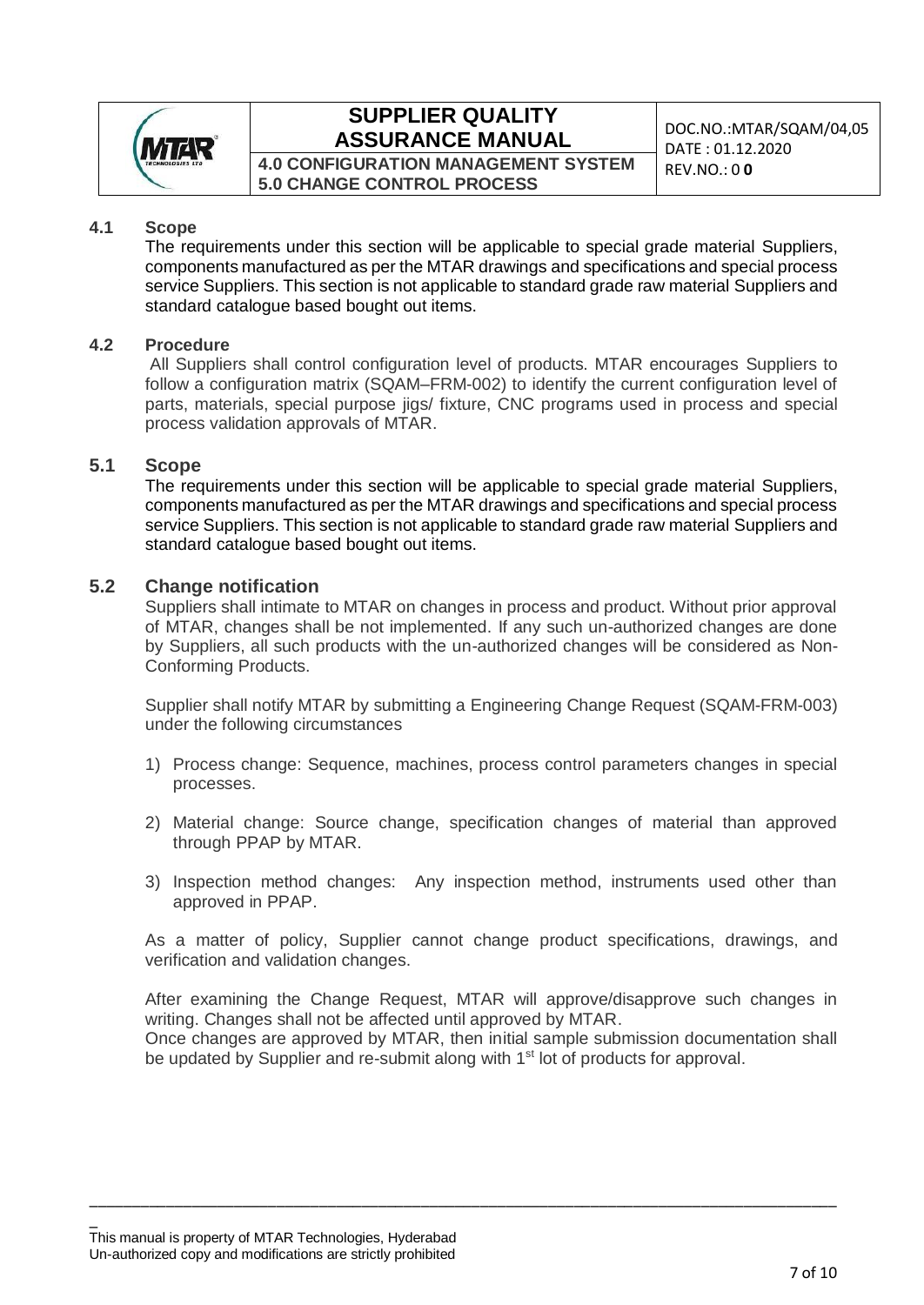

### **SUPPLIER QUALITY ASSURANCE MANUAL DOC.NO./MTAR/SQAM/06,07**

**6.0 HANDLING OF NON-CONFORMING PRODUCTS 7.0 COMPLAINTS HANDLING PROCESS** DATE : 01.12.2020 REV.NO.: 0 **2**

#### **6.1 Scope**

The requirements under this section will be applicable to special grade material Suppliers, components manufactured as per the MTAR drawings and specifications and special process service Suppliers. This section is not applicable to standard grade raw material Suppliers and standard catalogue based bought out items.

#### **6.2 Non - Conforming Products**

Suppliers are not authorized to re-work on Non-Conforming Products. Non-Conforming Product is defined as a product that does not comply with the specifications of MTAR. Supplier shall notify MTAR for re-working or send "as it is" to MTAR of any such Non-Conforming Products to take re-work decisions. (SQAM-FRM-004)

#### **6.3 Identification of NC product**

All Non-Conforming Products shall be identified by suitable means conspicuously and segregated.

#### **6.4 Disposition of NC product**

Suppliers shall maintain a record of disposition of Non-Conforming Products Work Order / P.O wise and made available at the site for inspection of MTAR, or its Customer or the Regulatory bodies.

#### **7.1 Procedure**

Supplier shall have documented Customer complaint handling procedure. All complaints raised by MTAR, shall be recorded, investigated for cause of Non-Conformance, temporary and permanent corrective actions with due dates. Suppliers shall submit monthly status report of Customer complaints until the permanent corrective actions are effective. SQAM/FRM/005 shall be used for submission of corrective action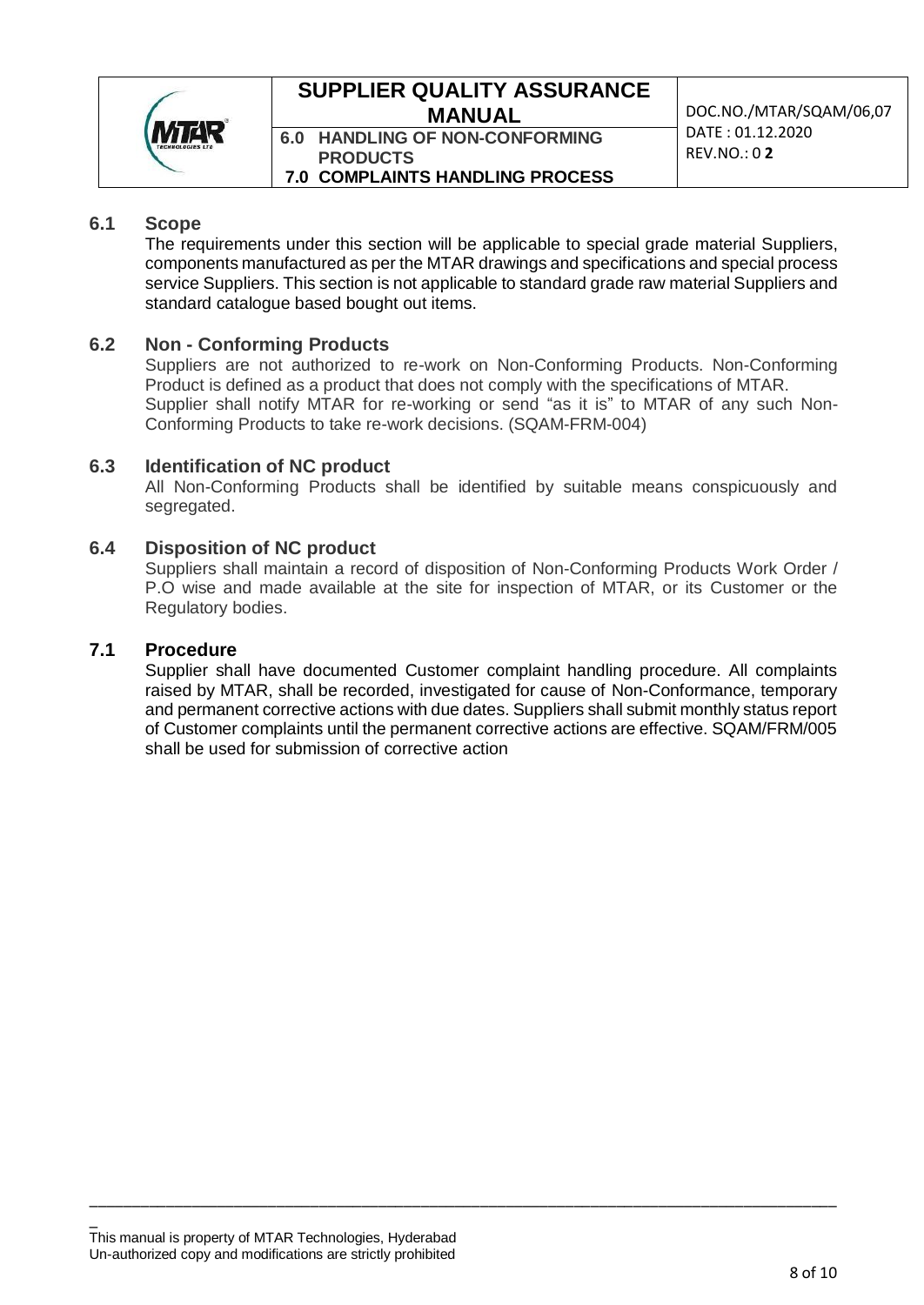

#### **SUPPLIER QUALITY ASSURANCE MANUAL DOC.NO.:MTAR/SQAM/ 8.0 SPECIAL PROCESS APPROVALS**

**9.0 PROCESS AND MATERIAL TRACEABILITY 10.0 RECORDS CONTROL SYSTEM**

08,09,10 DATE : 01.12.2020 REV.NO.: 0**0**

#### **8.1 Use of Customer specified source**

All Suppliers shall use MTAR or its Customer specified special process service provider.

- **8.2 Responsibility:** Meeting MTAR and its Customer and Regulatory requirements still lies with Suppliers even if they use MTAR/ Customer recommended sources.
- **8.3 Approval of special processes:** All the special processes identified shall be approved by MTAR or its Customer or its Regulator prior to use.
- **8.4 Re-validation of special processes**: Unless otherwise specified, all special processes shall be re-validated at least once in two years and records shall be submitted to MTAR for review.
- **9.1** All Suppliers to MTAR shall maintain traceability to the raw materials, processes and inspection of products at all stages. A documented procedure shall be in place with the Supplier on traceability.

If for any reason traceability is not feasible, then same shall be notified to MTAR and take prior approvals.

#### **10.1 Documented procedure:**

Suppliers shall maintain a documented procedure for records identification, indexing and storing.

#### **10.2 Records to be retained:**

All suppliers to MTAR shall maintain the following records for 10 year period unless otherwise specified:

- a) MTAR Purchase Orders
- b) Raw material test/inspection reports
- c) Process records
- d) Special process approval and re-approval records
- e) Inspection records of product
- f) Verification and validation test reports
- g) MTAR approvals of ECRs.
- **10.3 Availability of records for verification:** All the above records shall be made available on request by MTAR, or it's Customer or its Regulator
- **10.4** All records maintained in electronic media shall have backup system to protect the records in the event of crash of computers